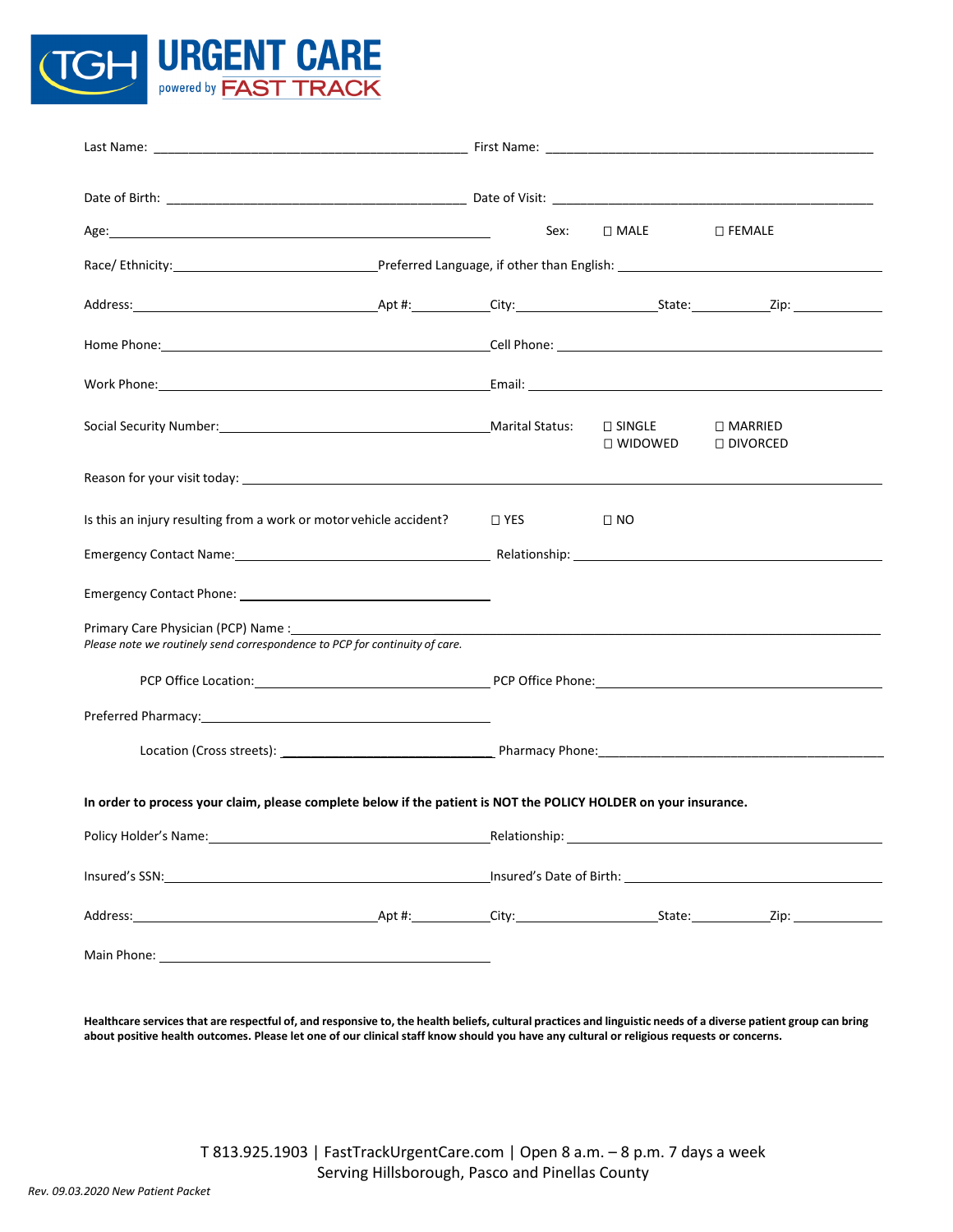

| Last Name:                                                                                         | First Name:    |               |              |
|----------------------------------------------------------------------------------------------------|----------------|---------------|--------------|
| Date of Birth:                                                                                     | Date of Visit: |               |              |
| I am having severe chest pain and shortness of breath, and I think I may be having a heart attack. |                | $\Box$ Yes    | $\Box$ No    |
| I am having numbness/weakness in my arms, legs or face, and I think I may be having a stroke.      |                | $\square$ Yes | $\Box$ No    |
| I have recently lost consciousness or I am having extreme weakness, and I think I may pass out.    |                | $\square$ Yes | $\square$ No |
| I am pregnant and I am having vaginal bleeding.                                                    |                | ר Yes         | $\Box$ No    |

# **If you answered yes to any of the above questions or if you have a life-threatening medical concern, please notify staff immediately.**

## **Medications:**

# □ None

Please list all medications that the patient is currently taking:

**Please note: Our physicians will not write for, dispense or refill Schedule II or Schedule III drugs- including narcotics (such as hydrocodone, oxycodone, Percocet, Vicodin), benzodiazepines (such as Xanax, lorazepam), or amphetamines (such as Adderall, phentermine), written by other providers.**

#### **Past and Current Medical Conditions:**

# None

- Acid Reflux / GERD
- Allergies
- Alzheimer's Disease
- Anemia
- Anxiety
- □ Arthritis
- Asthma
- ADHD
- □ Bleeding Disorders
- □ Breast Cancer
- □ Broken or Fractured Bone(s)
- □ Cataracts
- □ Clotting Disorder
- □ Colon/Rectal Cancer
- □ Congestive Heart Failure

#### **Drug Allergies:**

- None
- Amoxicillin
- Anti-Seizure Medicine
- Aspirin
- □ Codeine
- □ Contrast Dye

#### **Surgeries or Procedures:**

- None
- Angioplasty
- Appendectomy
- □ Back Surgery
- □ Breast Biopsy
- □ Cardiac Stent / Catheterization
- □ Cataract Surgery
- □ Cesarean Section
- COPD/Emphysema Crohn's Disease
- Depression
- Diabetes
- □ Eating Disorder
- Enlarged Prostate
- Erectile Dysfunction
- Fibromyalgia
- Gallbladder Disease
- □ Gastrointestinal Ulcers
- Glaucoma
- □ Gout
- □ Hearing Problems
- □ Heart Attack
- □ Heart Disease
- □ Hepatitis
- □ Depakote
- Dilantin
- □ Erythromycin
- □ Insulin
- Iodine
- $\Box$  Latex
- □ Colon/Bowel Surgery
- □ Cosmetic Surgery
- Gallbladder Surgery
- □ Gastric Bypass
- □ Heart Surgery
- □ Hernia Repair
- □ Hysterectomy
- □ Joint Replacement

□ High Blood Pressure □ High Cholesterol □ HIV/AIDS Insomnia □ Irritable Bowel (IBS) Joint Injuries □ Kidney Disease Liver Disease □ Low Back Pain □ Lung Cancer Tuberculosis  $\square$  Lupus Migraine □ Obesity □ Osteoporosis □ Overactive Bladder Morphine Other Antibiotics Other Pain Killers  $\Box$  Penicillin

- $\square$  Sulfa
- □ Kidney Surgery
- □ Mastectomy
- □ Neurosurgery
- □ Orthopedic Surgery Pacemaker Implantation
- □ Prostate Surgery
- 
- □ Sinus Surgery
- □ Thyroid Surgery

 Parkinson's Disease □ Peripheral Artery Disease □ Prostate Cancer Rheumatoid Arthritis □ Seizures/Epilepsy STD □ Skin Cancer  $\square$  Sleep Apnea Stroke

\_\_\_\_\_\_\_\_\_\_\_\_\_\_\_\_\_\_\_\_\_\_\_ \_\_\_\_\_\_\_\_\_\_\_\_\_\_\_\_\_\_\_\_\_\_\_ \_\_\_\_\_\_\_\_\_\_\_\_\_\_\_\_\_\_\_\_\_\_\_ \_\_\_\_\_\_\_\_\_\_\_\_\_\_\_\_\_\_\_\_\_\_\_

\_\_\_\_\_\_\_\_\_\_\_\_\_\_\_\_\_\_\_\_\_\_\_ \_\_\_\_\_\_\_\_\_\_\_\_\_\_\_\_\_\_\_\_\_\_\_ \_\_\_\_\_\_\_\_\_\_\_\_\_\_\_\_\_\_\_\_\_\_\_ \_\_\_\_\_\_\_\_\_\_\_\_\_\_\_\_\_\_\_\_\_\_\_

- 
- Thyroid Disease
- □ Vision Problems
- □ Other / Not Listed

# □ Other / Not Listed

□ Tonsillectomy □ Tubal Ligation

- □ Vasectomy
- □ Other / Not Listed \_\_\_\_\_\_\_\_\_\_\_\_\_\_\_\_\_\_\_\_\_\_\_

\_\_\_\_\_\_\_\_\_\_\_\_\_\_\_\_\_\_\_\_\_\_\_ \_\_\_\_\_\_\_\_\_\_\_\_\_\_\_\_\_\_\_\_\_\_\_ \_\_\_\_\_\_\_\_\_\_\_\_\_\_\_\_\_\_\_\_\_\_\_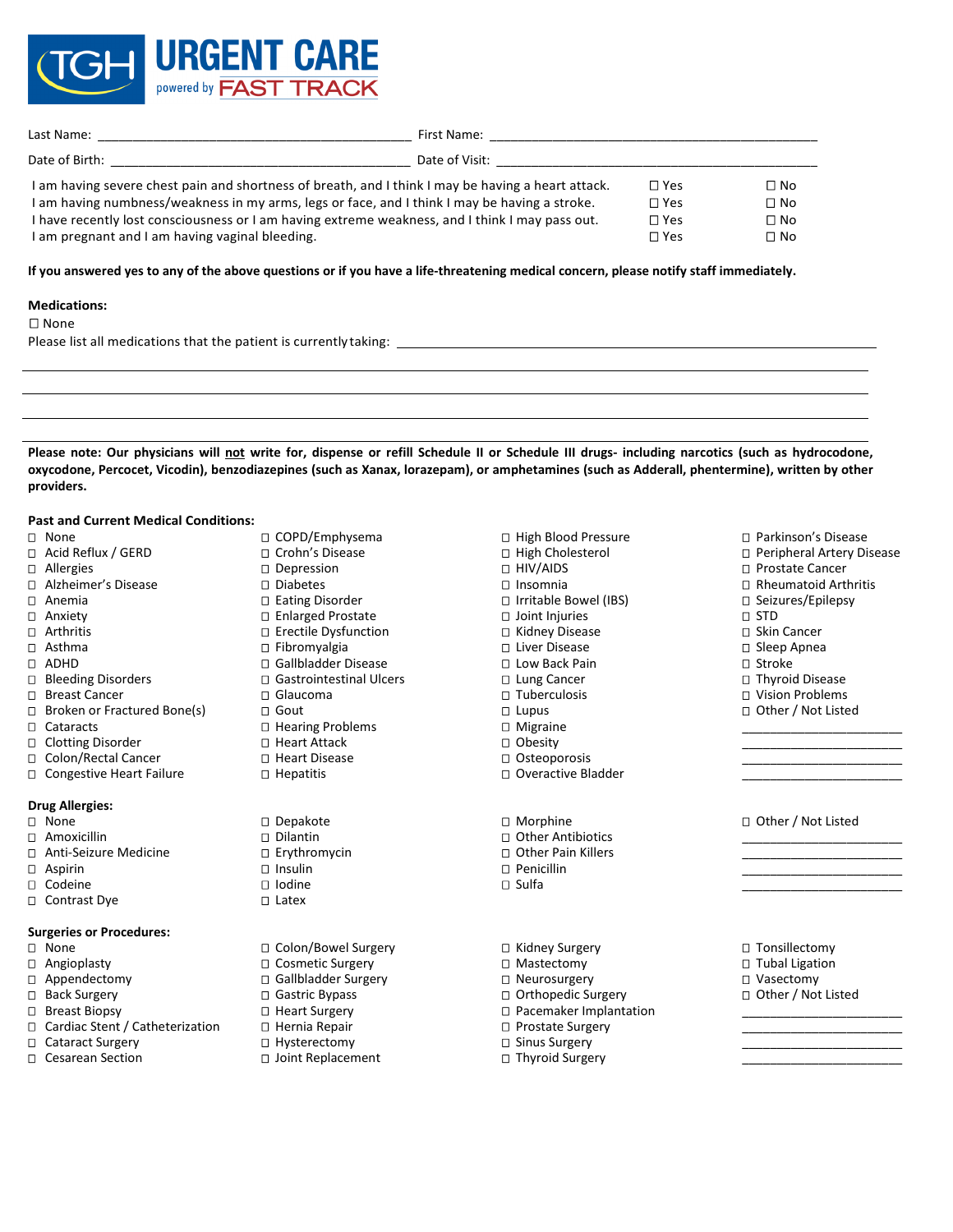

| Last Name:     | First Name:   |
|----------------|---------------|
| Date of Birth: | Date of Visit |
|                |               |

# **Hospitalizations:**

Gastrointestinal Disease Heart Disease / Heart Attack High Blood Pressure High Cholesterol Kidney Disease Liver Disease **Osteoporosis** Seizures or Epilepsy

Stroke

Thyroid Disease Other / Not Listed

**Social History:**

| $\square$ None<br>$\Box$ Alcoholism or Substance Abuse<br>$\Box$ Arthritis<br>$\Box$ Asthma<br>□ Cancer<br>$\Box$ Congestive Heart Failure | D Depression<br>$\Box$ Diabetes<br>□ Heart Attack<br>□ Heart Disease<br>□ High Blood Pressure<br>$\Box$ Injury |        | □ Kidney Disease<br>□ Liver Disease<br>$\Box$ Pneumonia<br>$\Box$ Stroke<br>$\Box$ Seizures / Epilepsy<br>□ Thyroid Disease |             | □ Other / Not Listed |          |
|--------------------------------------------------------------------------------------------------------------------------------------------|----------------------------------------------------------------------------------------------------------------|--------|-----------------------------------------------------------------------------------------------------------------------------|-------------|----------------------|----------|
| <b>Family Medical History:</b>                                                                                                             |                                                                                                                |        |                                                                                                                             |             |                      |          |
|                                                                                                                                            | Father                                                                                                         | Mother | Grandfather                                                                                                                 | Grandmother | <b>Siblings</b>      | Children |
| Acid Reflux / GERD                                                                                                                         |                                                                                                                | С      |                                                                                                                             |             |                      |          |
| Arthritis                                                                                                                                  |                                                                                                                | О      |                                                                                                                             |             |                      |          |
| Asthma                                                                                                                                     |                                                                                                                | О      |                                                                                                                             |             |                      |          |
| Blood Disorder / Blood Clots                                                                                                               |                                                                                                                | О      |                                                                                                                             |             |                      |          |
| Cancer(s)                                                                                                                                  |                                                                                                                | О      |                                                                                                                             |             |                      |          |
| Depression / Anxiety                                                                                                                       |                                                                                                                | О      |                                                                                                                             |             |                      |          |
| <b>Diabetes</b>                                                                                                                            |                                                                                                                | О      |                                                                                                                             |             |                      |          |

 $\Box$  $\Box$  $\Box$  $\Box$  $\Box$  $\Box$  $\Box$  $\Box$  $\Box$  $\Box$ 

 $\Box$  $\Box$  $\Box$  $\Box$  $\Box$  $\Box$  $\Box$  $\Box$  $\Box$  $\Box$ 

 $\Box$  $\Box$  $\Box$  $\Box$  $\Box$  $\Box$  $\Box$  $\Box$  $\Box$  $\Box$   $\Box$  $\Box$  $\Box$  $\Box$  $\Box$  $\Box$  $\Box$  $\Box$  $\Box$  $\Box$ 

 $\Box$  $\Box$  $\Box$  $\Box$  $\Box$  $\Box$  $\Box$  $\Box$  $\Box$  $\Box$ 

\_\_\_\_\_\_\_\_\_\_\_\_\_\_\_\_\_\_\_

| Are you a current smoker? | ∩ Yes | $\square$ No |
|---------------------------|-------|--------------|
| Do you drink alcohol?     | ∩ Yes | $\square$ No |
| Do you drink caffeine?    | ∩ Yes | $\square$ No |

 $\Box$  $\Box$  $\Box$  $\Box$  $\Box$  $\Box$  $\Box$  $\Box$  $\Box$  $\Box$ 

# **Review of Systems: Please mark all recent symptoms associated with today's visit.**

| $\Box$ None                        | □ Runny Nose            | $\Box$ Abdominal Pain         | $\Box$ Loss of Consciousness    |
|------------------------------------|-------------------------|-------------------------------|---------------------------------|
| $\square$ Fever                    | $\Box$ Nose Bleeds      | $\square$ Nausea              | $\Box$ Weakness or Paralysis    |
| $\Box$ Fatigue                     | □ Sore Throat           | $\Box$ Vomiting               | $\Box$ Tingling or Numbness     |
| $\Box$ Weight Loss (unintentional) | $\Box$ Loss of Voice    | □ Diarrhea                    | $\Box$ Dizziness                |
| □ Weight Gain (unintentional)      | □ Postnasal Drip        | $\Box$ Constipation           | $\Box$ Easy Bruising            |
| □ Headaches                        | $\Box$ Throat Swelling  | □ Dark Tarry Stools           | $\Box$ Easy Bleeding            |
| $\Box$ Loss of Vision              | □ Dental Pain           | $\Box$ Blood in Stools        | $\Box$ Leg Cramps               |
| $\Box$ Blurring of Vision          | □ Neck Stiffness        | $\Box$ Pain with Urination    | □ Heat or Cold Intolerances     |
| □ Eye Pain                         | □ Swollen Neck Glands   | □ Frequent Urinations         | □ Increased Thirst              |
| $\Box$ Eye Irritation or redness   | □ Chest Pain (Cardiac)  | $\Box$ Strong Urge to Urinate | $\square$ Rash                  |
| $\Box$ Itchy Eyes                  | □ Heart Palpitations    | $\Box$ Difficulty Urinating   | $\Box$ Itchy Skin               |
| $\Box$ Drainage from Eyes          | $\Box$ Leg Swelling     | $\Box$ Blood in Urine         | □ Dry Skin                      |
| $\Box$ Earache                     | $\Box$ Cough            | $\Box$ Urine Output Changes   | $\Box$ Lumps or Swelling        |
| $\Box$ Decreased Hearing           | □ Shortness of Breath   | □ Joint Pain                  | $\Box$ Changes in Hair or Nails |
| $\Box$ Ringing of Ears             | $\Box$ Wheezing         | $\Box$ Joint Swelling         | □ Depressed Mood                |
| $\Box$ Ear Discharge               | □ Coughing up Blood     | □ Muscle Aches                | □ Sleep Disturbances            |
| □ Sinus Pain or Pressure           | $\Box$ Loss of Appetite | □ Neck Pain                   | □ Other / Not Listed            |
| □ Nasal Congestion                 | □ Painful Swallowing    | □ Back Pain                   |                                 |

□ Nasal Congestion